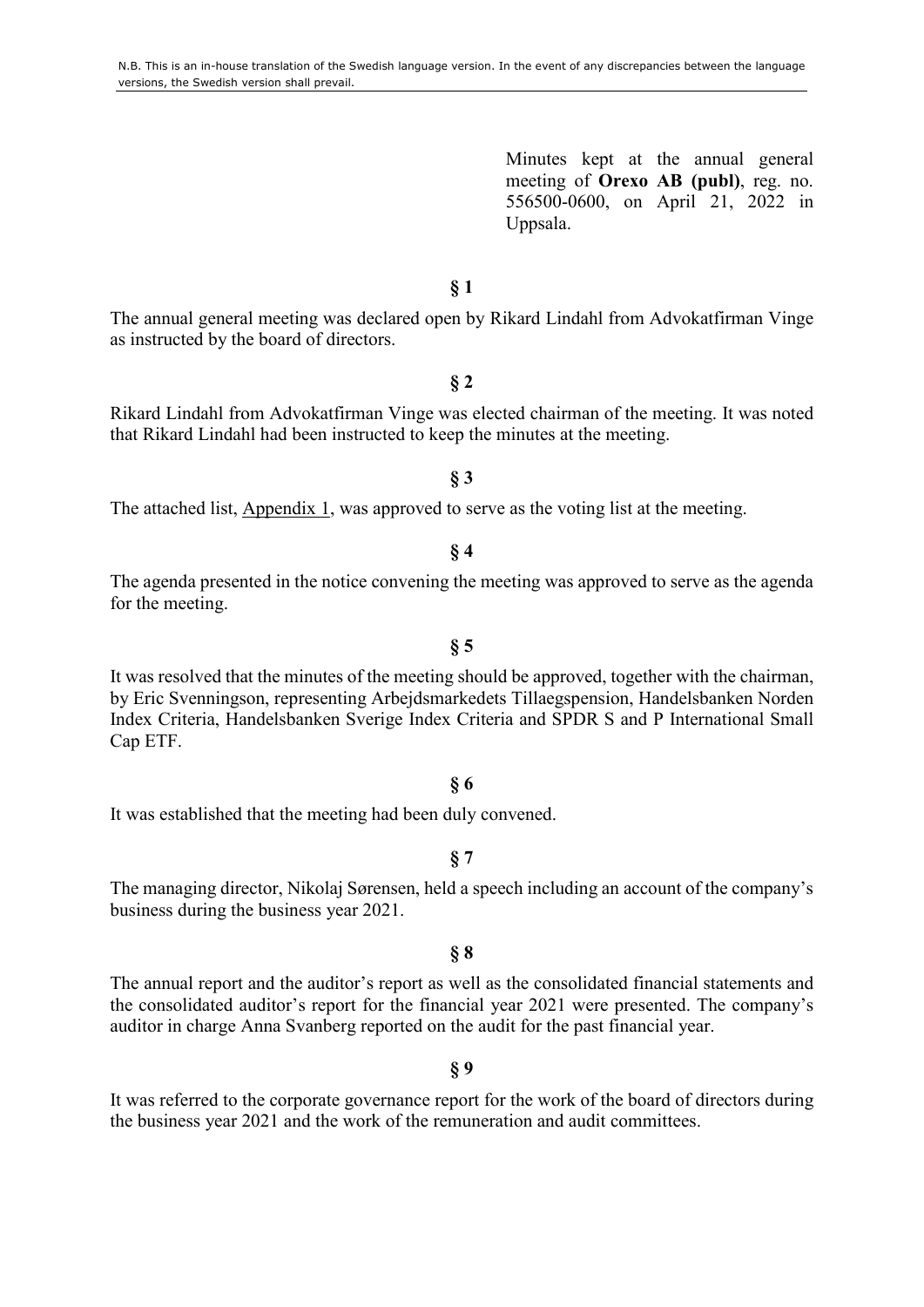**§ 10** 

The income statement and the balance sheet as well as the consolidated income statement and the consolidated balance sheet in the annual report were adopted.

#### **§ 11**

It was resolved, in accordance with the proposal of the board of directors, that there shall be no dividend for 2021 and that the company's result shall be carried forward.

#### **§ 12**

The members of the board of directors and the managing director were discharged from liability in respect of their management of the company's business during the financial year 2021.

It was noted that each person concerned, if registered in the voting list, did not participate in the resolution regarding themselves.

#### **§ 13**

It was resolved, in accordance with the nomination committee's proposal that the board of directors, until the end of the next annual general meeting, shall consist of eight board members with no deputy members and that the company shall appoint one auditor without deputy auditor.

#### **§ 14**

It was resolved, in accordance with the nomination committee's proposal, that remuneration to the board of directors shall, until the end of the next annual general meeting, amount to in total SEK 3,550,000 to be allocated as follows: SEK 900,000 to the chairman and SEK 300,000 to each of the other board members, and in total SEK 400,000 to be allocated to the members of the audit committee so that the chairman of the committee receives SEK 200,000 and SEK 200,000 are allocated in equal parts between the other members of the committee, and in total SEK 150,000 to be allocated to the members of the remuneration committee in equal parts between the members of the committee.

It was resolved, in accordance with the nomination committee's proposal, that the independent board members James Noble, Staffan Lindstrand, Fred Wilkinson, Mary Pat Christie, Charlotte Hansson, Christine Rankin and Michael J Matly shall receive an additional fee of SEK 1,050,000, subject to (i) the board member's acquisition of shares in Orexo for the entire part (after taxes) of such additional board fee as soon as possible following the annual general meeting's resolution and the pay-out of the additional board fee, and (ii) the board member's commitment not to sell the shares during the board member's entire tenure on the Orexo board. The additional board fee is to be allocated as follows: SEK 450,000 to the chairman, corresponding to 50 percent of the ordinary board fee to the chairman, and SEK 100,000 to each of Staffan Lindstrand, Fred Wilkinson, Mary Pat Christie, Charlotte Hansson, Christine Rankin and Michael J Matly, corresponding to 33 percent of the ordinary board fee to such board members. In the event that the board member, before the succeeding annual general meeting, is dismissed due to breach of his/her obligations as a board member or leaves the board at his/her own request, the board member must repay the entire additional board fee (after taxes). James Noble has not participated in the nomination committee's handling of the proposal insofar as it concerns himself.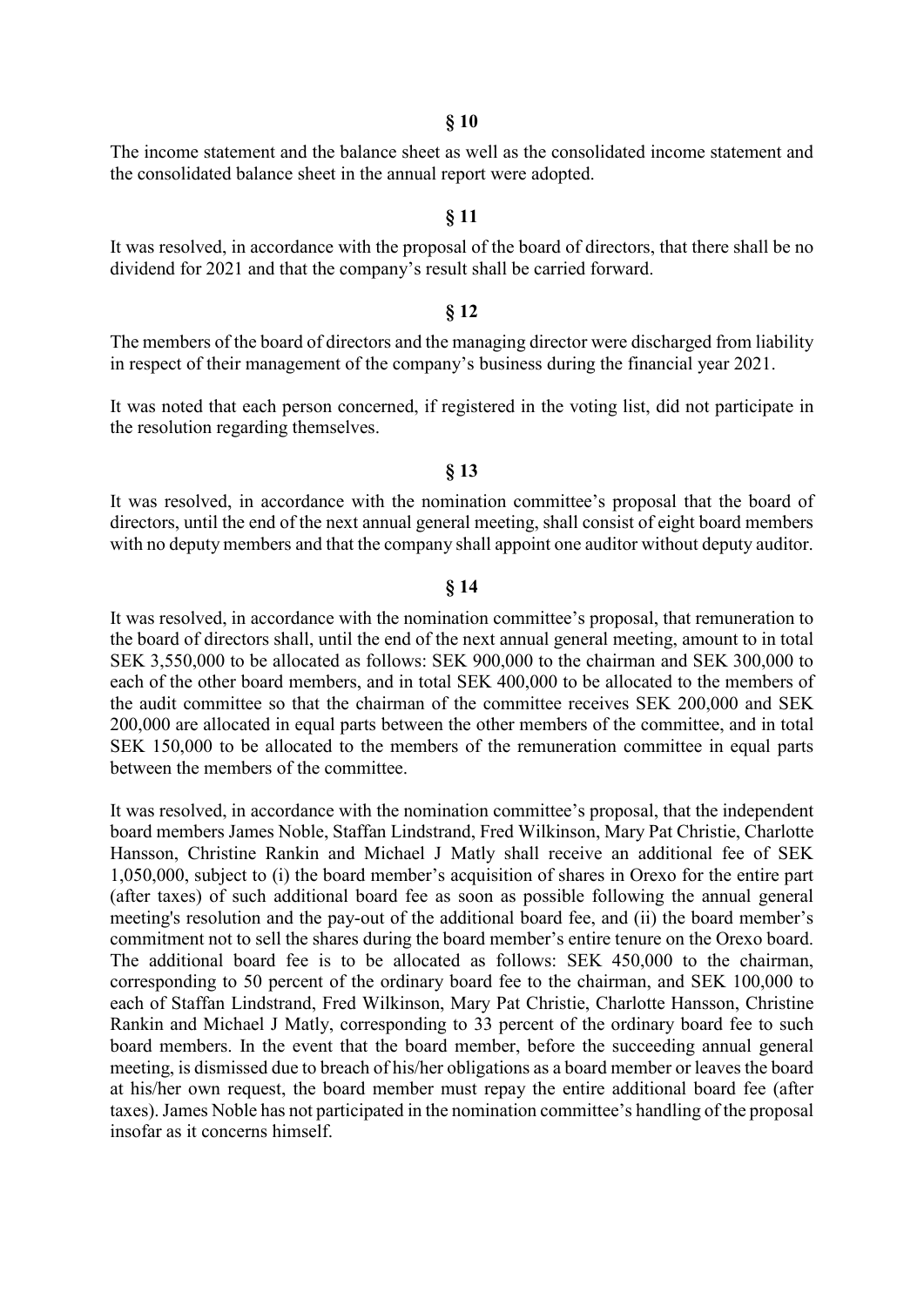It was resolved, in accordance with the nomination committee's proposal, that fees to the auditor shall be paid against approved accounts.

### **§ 15**

It was resolved, in accordance with the nomination committee's proposal, to re-elect James Noble, Staffan Lindstrand, Henrik Kjær Hansen, Fred Wilkinson, Mary Pat Christie and Charlotte Hansson as members of the board of directors and elect Christine Rankin and Michael J Matly as new members of the board of directors, until the end of the next annual general meeting. James Noble was elected chairman of the board.

It was resolved, in accordance with the nomination committee's proposal, to re-elect Ernst & Young Aktiebolag as auditor for the period up until the end of the next annual general meeting.

#### **§ 16**

The board of directors' remuneration report for the financial year 2021 was presented, Appendix 2.

It was resolved to approve the board of directors' remuneration report.

#### **§ 17**

The board of directors' proposal for resolution regarding guidelines for remuneration to the management was presented, Appendix 3.

It was resolved in accordance with the board of directors' proposal.

#### **§ 18**

The nomination committee's proposal for resolution regarding the nomination committee was presented, Appendix 4.

It was resolved in accordance with the nomination committee's proposal.

#### **§ 19**

The board of directors' proposal regarding authorization for the board of directors to resolve to issue new shares was presented, Appendix 5.

It was resolved in accordance with the board of directors' proposal. It was noted that the proposal was passed unanimously.

#### **§ 20**

The board of directors' proposal regarding authorization for the board of directors to resolve to repurchase and transfer the company's own shares was presented, Appendix 6.

It was resolved in accordance with the board of directors' proposal. It was noted that the proposal was passed unanimously.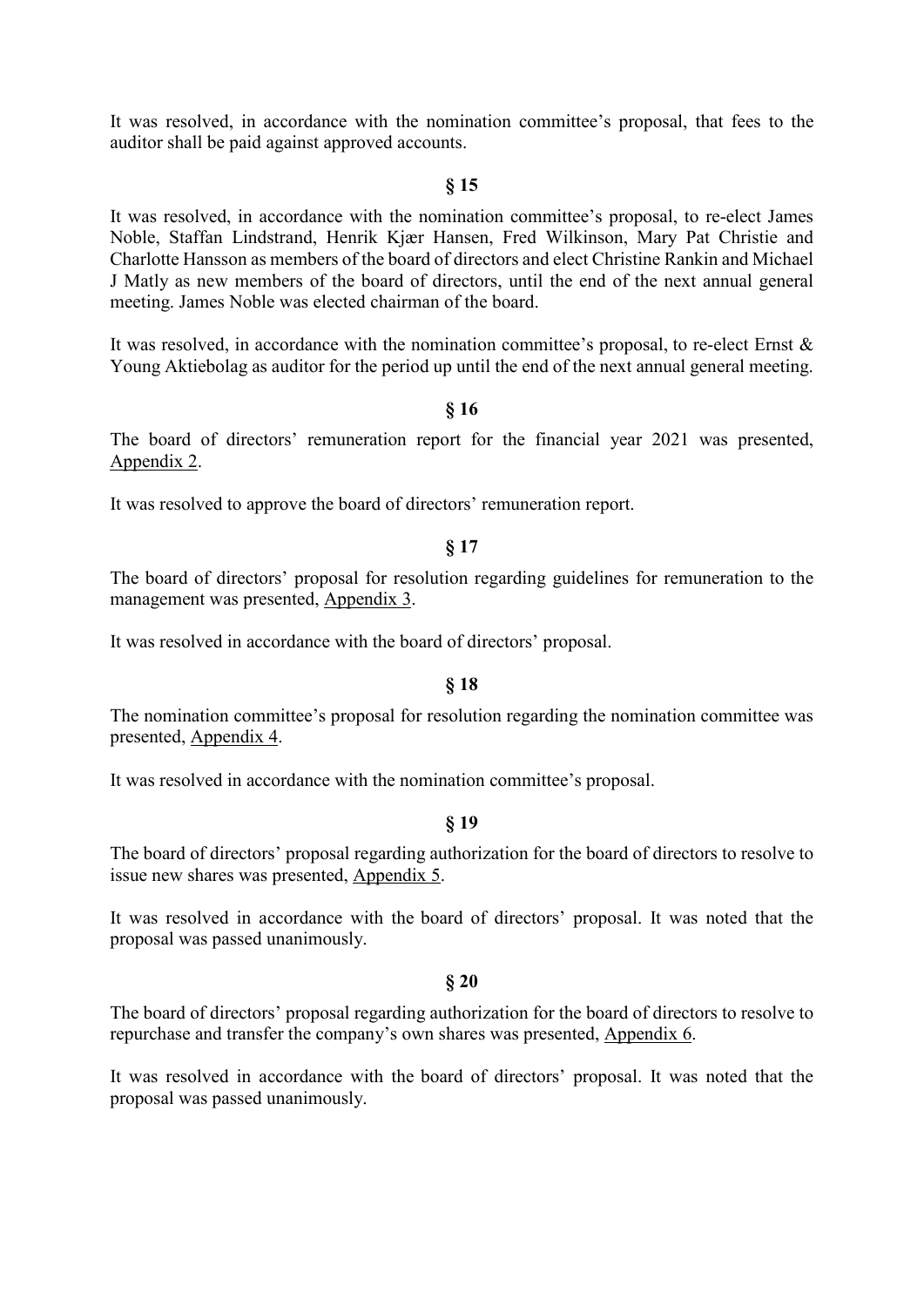**§ 21** 

The board of directors' proposal regarding adoption of a new performance-based long-term incentive program LTIP 2022 was presented, Appendix 7.

It was resolved in accordance with the board of directors' proposal. It was noted that the proposal was passed with the support of shareholders holding not less than nine-tenths of both the shares voted for and of the shares represented at the general meeting.

#### **§ 22**

The board of directors' proposal regarding adoption of a new performance-based long-term incentive program LTIP Stay-on 2022 was presented, Appendix 8.

It was resolved in accordance with the board of directors' proposal. It was noted that the proposal was passed with the support of shareholders holding not less than nine-tenths of both the shares voted for and of the shares represented at the general meeting.

#### **§ 23**

The annual general meeting in Orexo was declared closed.

*[Separate signature page follows]*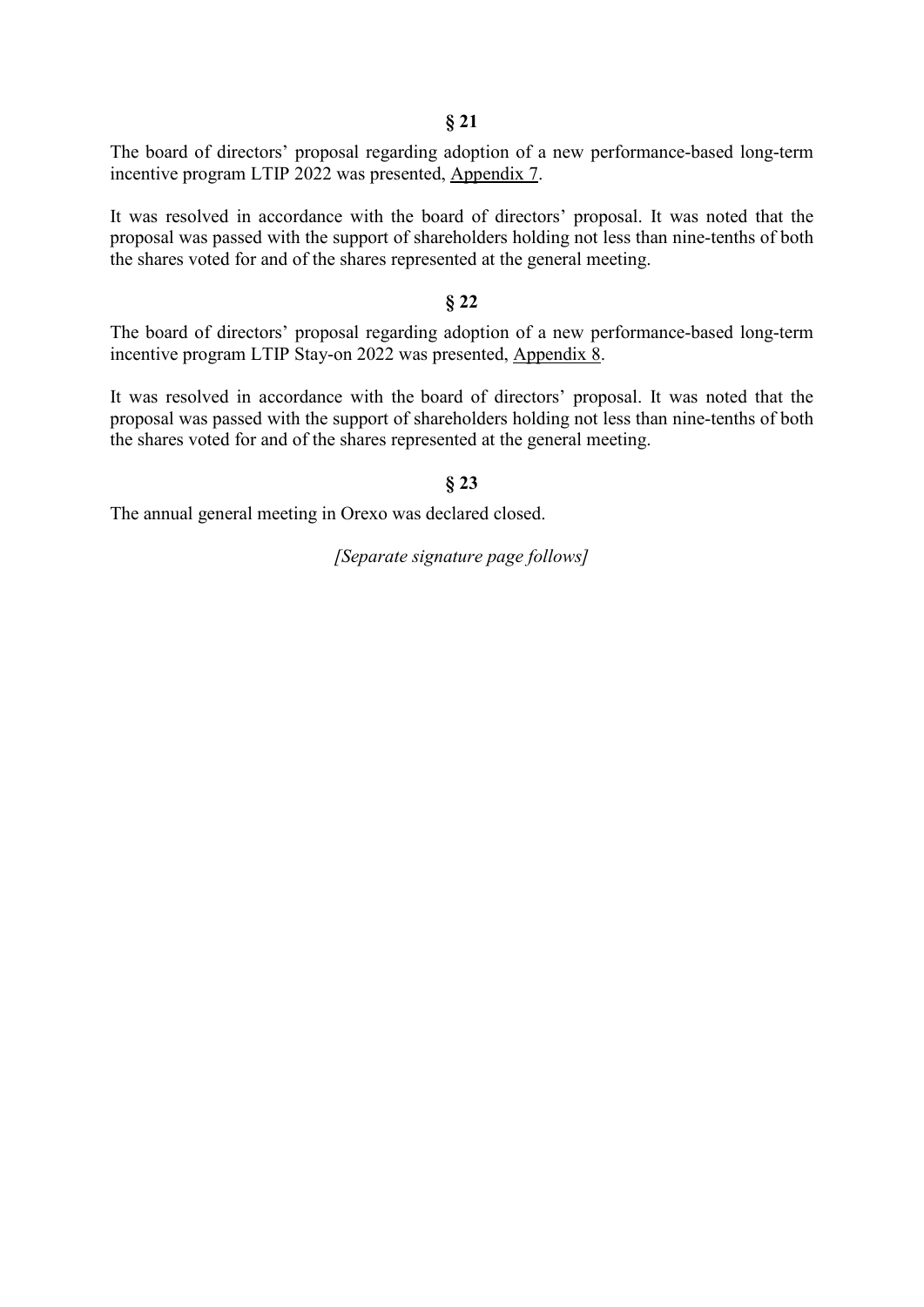Signature page to minutes kept at the annual general meeting of Orexo AB on April 21, 2022

In fidem: Approved:

Rikard Lindahl Eric Svenningson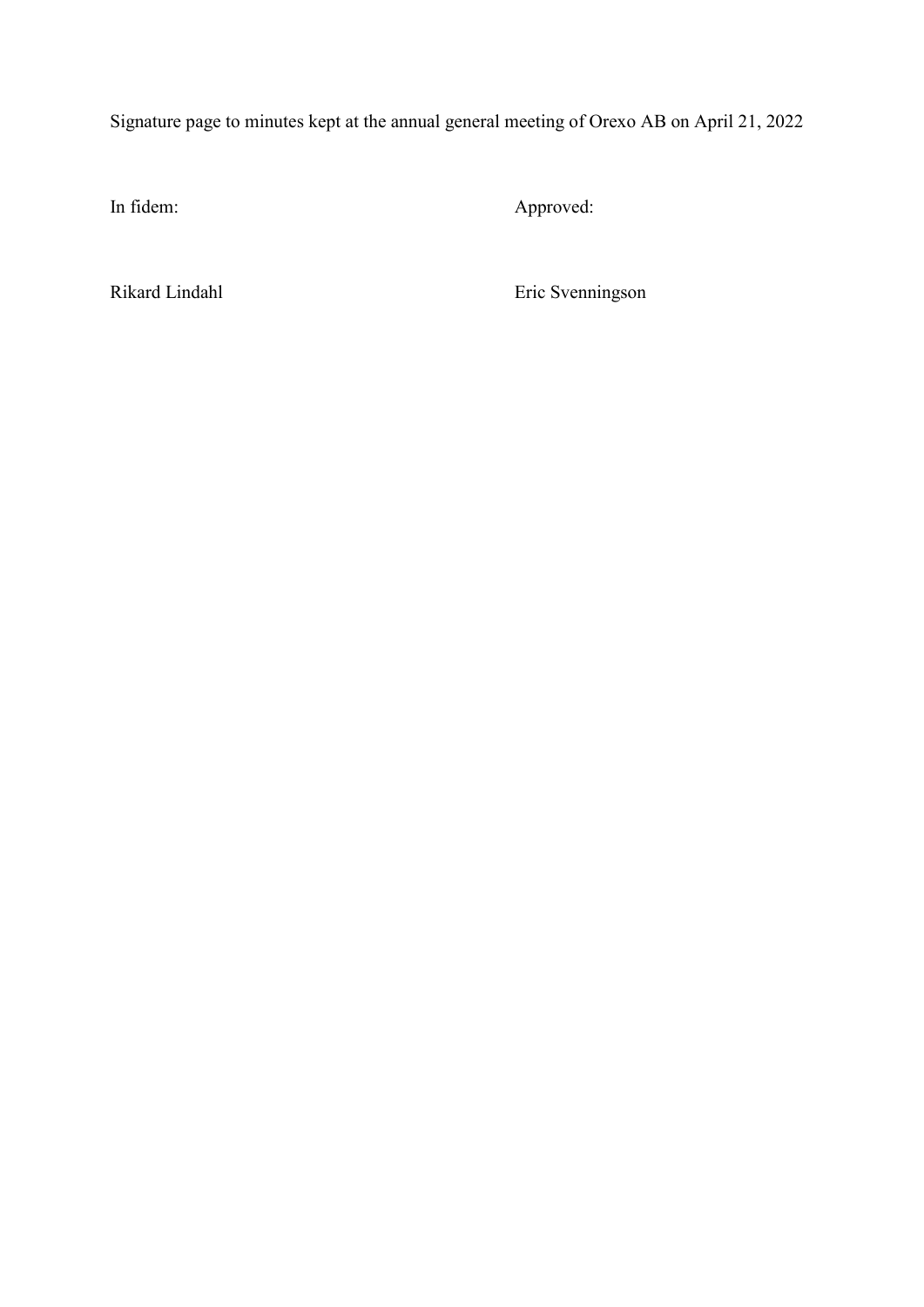N.B. This is an in-house translation of the Swedish language version. In the event of any discrepancies between the language versions, the Swedish version shall prevail.

# Appendix 1

# **Voting list**

*[This page has intentionally been left blank]*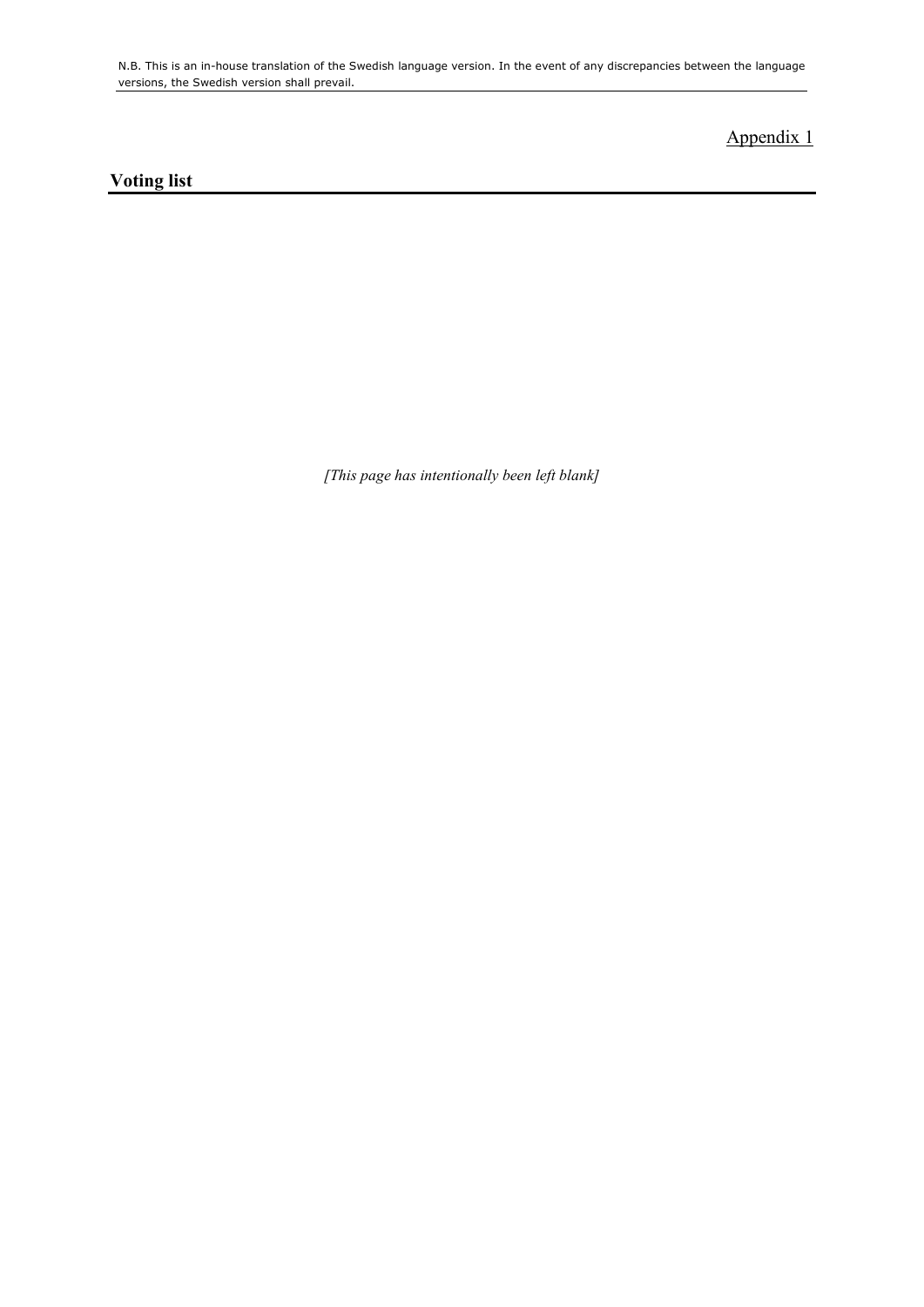Appendix 3

# **The board of directors' proposal for resolution regarding guidelines for remuneration to the management**

The board of directors proposes that the annual general meeting resolves to approve the board of directors' proposal concerning principles and guidelines for the remuneration of the company's executive management in accordance with what is stated below.

The executive management of Orexo falls within the provisions of these guidelines. Executive management refers to board members, the CEO and other members of the executive management, which comprised seven persons by the end of 2021. The guidelines are forwardlooking, i.e. they are applicable to remuneration agreed, and amendments to remuneration already agreed, after adoption of the guidelines by the annual general meeting 2022. These guidelines do not apply to any remuneration decided or approved by the general meeting.

Remuneration under employments subject to other rules than Swedish may be duly adjusted to comply with mandatory rules or established local practice, taking into account, to the extent possible, the overall purpose of these guidelines.

### **The guidelines' promotion of the company's business strategy, long-term interests and sustainability**

The company's business strategy is the following.

Orexo has developed from being an R&D stage company to becoming a profitable fully integrated specialty pharmaceutical company with its own commercial business in the US. From a strong operational and financial platform, Orexo is aiming to become a leader in the treatment of mental illness and substance use disorder. To achieve this, the commercial business will be broadened through business development, M&A and launch of proprietary pharmaceuticals and digital therapies.

Orexo's objectives and strategies onwards is to broaden the US commercial platform to leverage scale and expand sales, further accelerate Orexo US performance and EBIT contributions as well as to launch at least one new product from the pipeline within three years.

A prerequisite for the successful implementation of the company's business strategy and safeguarding of its long-term interests, including its sustainability, is that the company is able to recruit and retain qualified personnel. To this end, it is necessary that the company offers competitive remuneration. These guidelines enable the company to offer the executive management a competitive total remuneration.

Long-term share-related incentive plans have been implemented in the company. Such plans have been resolved by the general meeting and are therefore excluded from these guidelines. The long-term share-related incentive plans for certain senior executives and employees within the Orexo group and for Group Management Team and US Leadership Team employees, respectively, proposed by the board of directors and submitted to the annual general meeting 2022 for approval are excluded for the same reason. The proposed plans substantially correspond to existing plans for senior executives and employees. The current plans include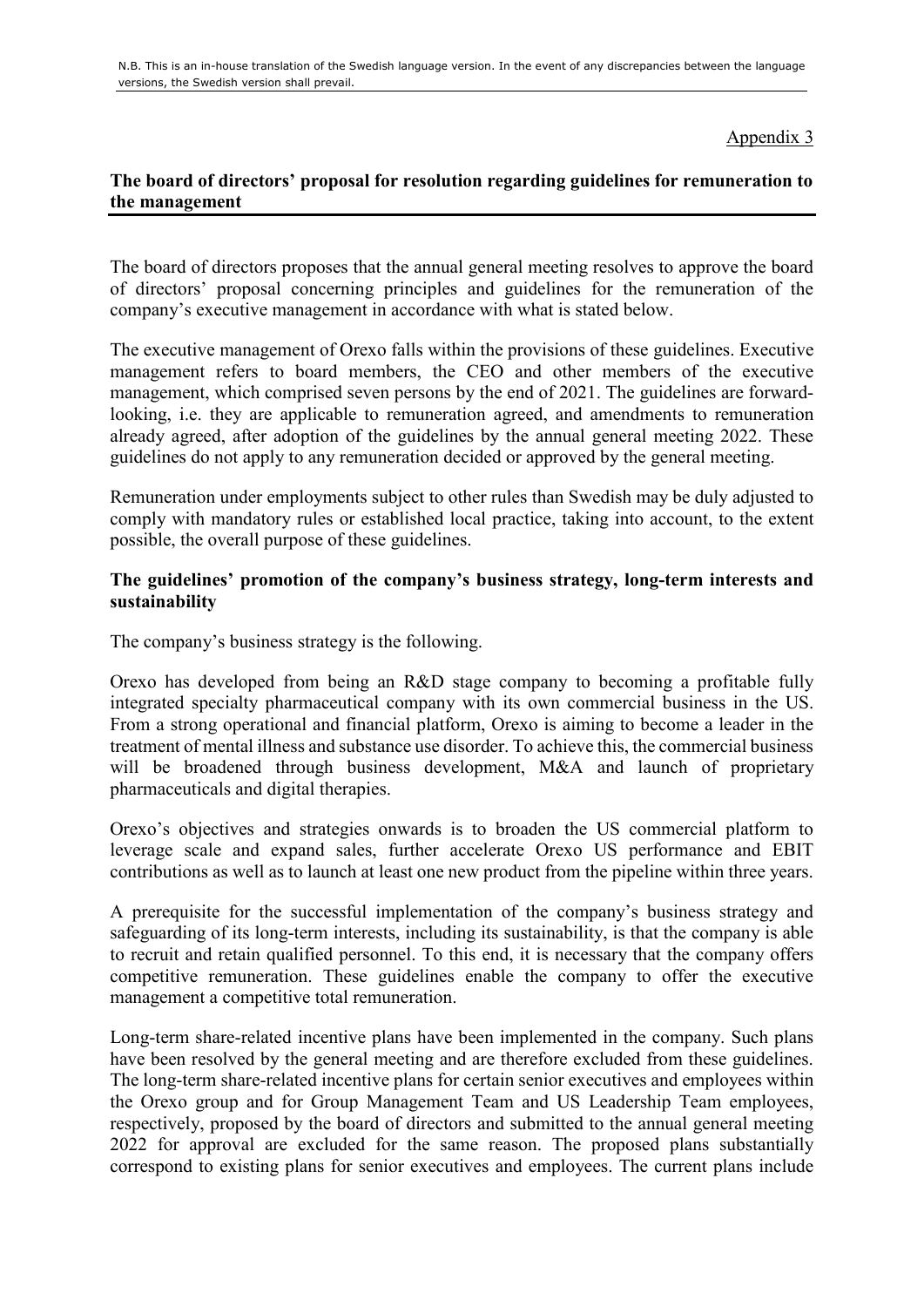certain executives and employees within the Orexo group. The performance criteria used to assess the outcome of the plans are distinctly linked to the business strategy and thereby to the company's long-term value creation, including its sustainability. These performance criteria currently comprise the share price development, the surpassing of a certain index or the meeting of certain financing and operating objectives, and thereby organic growth and product development. Further, the plans are conditional upon certain holding periods.

Variable cash remuneration covered by these guidelines shall aim at promoting the company's business strategy and long-term interests, including its sustainability.

### **Types of remuneration, etc.**

Orexo shall offer terms of employment that are in line with market rates so that the company can recruit and retain skilled personnel. Remuneration to the executive management shall comprise a fixed salary, variable remuneration, long-term incentive programs, pensions and other customary benefits. Remuneration is based on the individual's commitment and performance in relation to previously established goals, both individual goals and goals for the entire company. Individual performance is continuously evaluated.

Fixed salary is generally reviewed on an annual basis and shall be based on the qualitative performance of the individual. The fixed salary of the executive management shall be in line with market conditions.

The executive management may be offered cash bonuses. The satisfaction of criteria for awarding variable cash remuneration shall be measured over a period of one year. Variable remuneration shall take into account the individual's level of responsibility and degree of influence. The size of variable remuneration is based on the percentage of predetermined and measurable criteria which can be financial or non-financial. They may also be individualized, quantitative or qualitative objectives. The criteria shall be designed so as to contribute to the company's business strategy and long-term interests, including its sustainability, by for example being clearly linked to the business strategy or promoting the executive's long-term development. To which extent the criteria for awarding variable cash remuneration has been satisfied shall be evaluated/determined when the measurement period has ended. The remuneration committee is responsible for the evaluation of the variable cash remuneration to the CEO and the other executives. For financial objectives, the evaluation shall be based on the latest financial information made public by the company. The variable remuneration shall amount to a maximum of 40 percent of the annual fixed cash salary for the CEO, up to 30 percent of the annual fixed cash salary for other members of the executive management in Sweden and up to 60 percent of the annual fixed cash salary for members of the executive management employed in the US subsidiary. The majority of the variable remuneration shall be based on the sales development and the financial results at group and subsidiary level. The percentage rate in relation to US employees reflects the subsidiary's significance for the group's earnings as well as an American labor market that is requiring an increased share of variable remuneration in order to attract and retain key employees. Furthermore, the board of directors shall have the option of allocating further variable non-recurring remuneration to the management when the board deems it to be appropriate. Such allocation of non-recurring remuneration may, after consolidation with other variable remuneration, amount to a maximum of 70 percent of the annual fixed cash salary.

The CEO and the other members of the executive management are covered by defined contribution pension plans, including health insurance (Sw. *sjukförsäkring*). Variable cash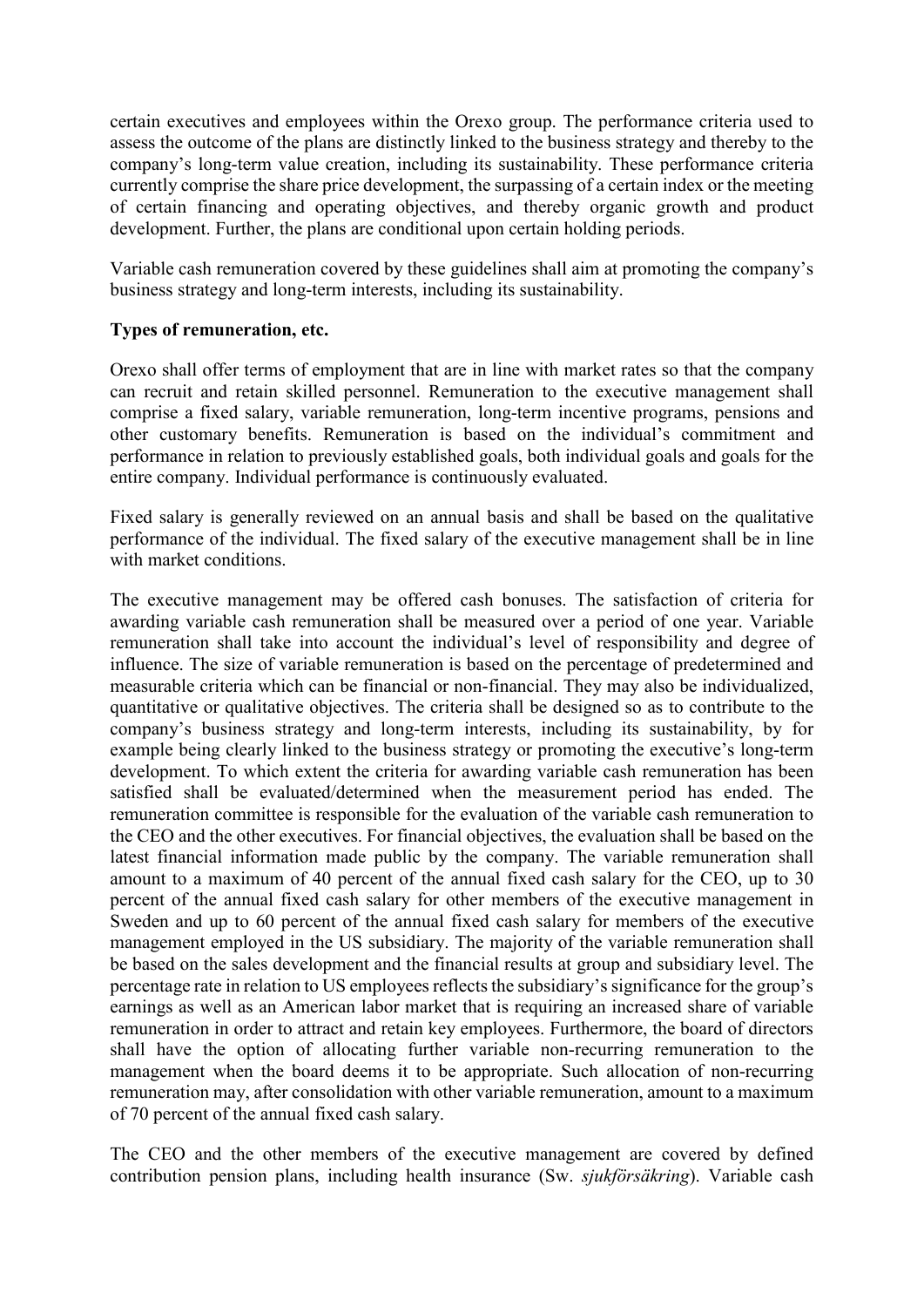remuneration shall not qualify for pension benefits except to the extent required by mandatory collective agreement provisions applicable to the executive. The pension premiums paid by the company to the CEO amount to 20 percent of the annual fixed cash salary and amount to not more than 25 percent of the annual fixed cash salary for other members of the executive management team.

The employment agreement with the CEO may be terminated with six months' notice. Employment agreements with the other members of the executive management may be terminated with a notice of between zero and six months. The CEO is entitled to severance pay equivalent to six months' salary if employment is terminated by the company. The other members of the executive management are entitled to severance pay equivalent to between 3 and 12 months' salary if employment is terminated by the company. Upon notice from the executive, there is no right to severance pay.

In addition, remuneration may be paid for non-compete undertakings. Such remuneration shall compensate for loss of income and shall only be paid in so far as the previously employed executive is not entitled to severance pay. The remuneration shall be based on the fixed cash salary at the time of termination of employment and be paid during the time the non-compete undertaking applies, however not for more than 12 months following termination of employment.

Executives may be awarded customary other benefits, such as company car and travel between the place of residence and the workplace. Such other benefits may amount to not more than 20 percent of the fixed annual cash salary.

The board is entitled, if it assesses that this is warranted in an individual case, to assign company work to a board member over and above the board assignment, in which case the board member may be granted reasonable remuneration.

For employments governed by rules other than Swedish, pension benefits and other benefits may be duly adjusted for compliance with mandatory rules or established local practice, taking into account, to the extent possible, the overall purpose of these guidelines. Executives who are expatriates to or from Sweden may receive additional remuneration and other benefits to the extent reasonable in light of the special circumstances associated with the expat arrangement, taking into account, to the extent possible, the overall purpose of these guidelines. Such benefits may not in total exceed 30 percent of the fixed annual cash salary.

# **Salary and employment conditions for employees**

In the preparation of the board of directors' proposal for these remuneration guidelines, salary and employment conditions for employees of the company have been taken into account by including information on the employees' total income, the components of the remuneration and increase and growth rate over time, in the remuneration committee's and the board of directors' basis of decision when evaluating whether the guidelines and the limitations set out herein are reasonable.

### **The decision-making process to determine, review and implement the guidelines**

The board of directors has established a remuneration committee. The committee's tasks include preparing the board of directors' decision to propose guidelines for executive remuneration. The board of directors shall prepare a proposal for new guidelines at least every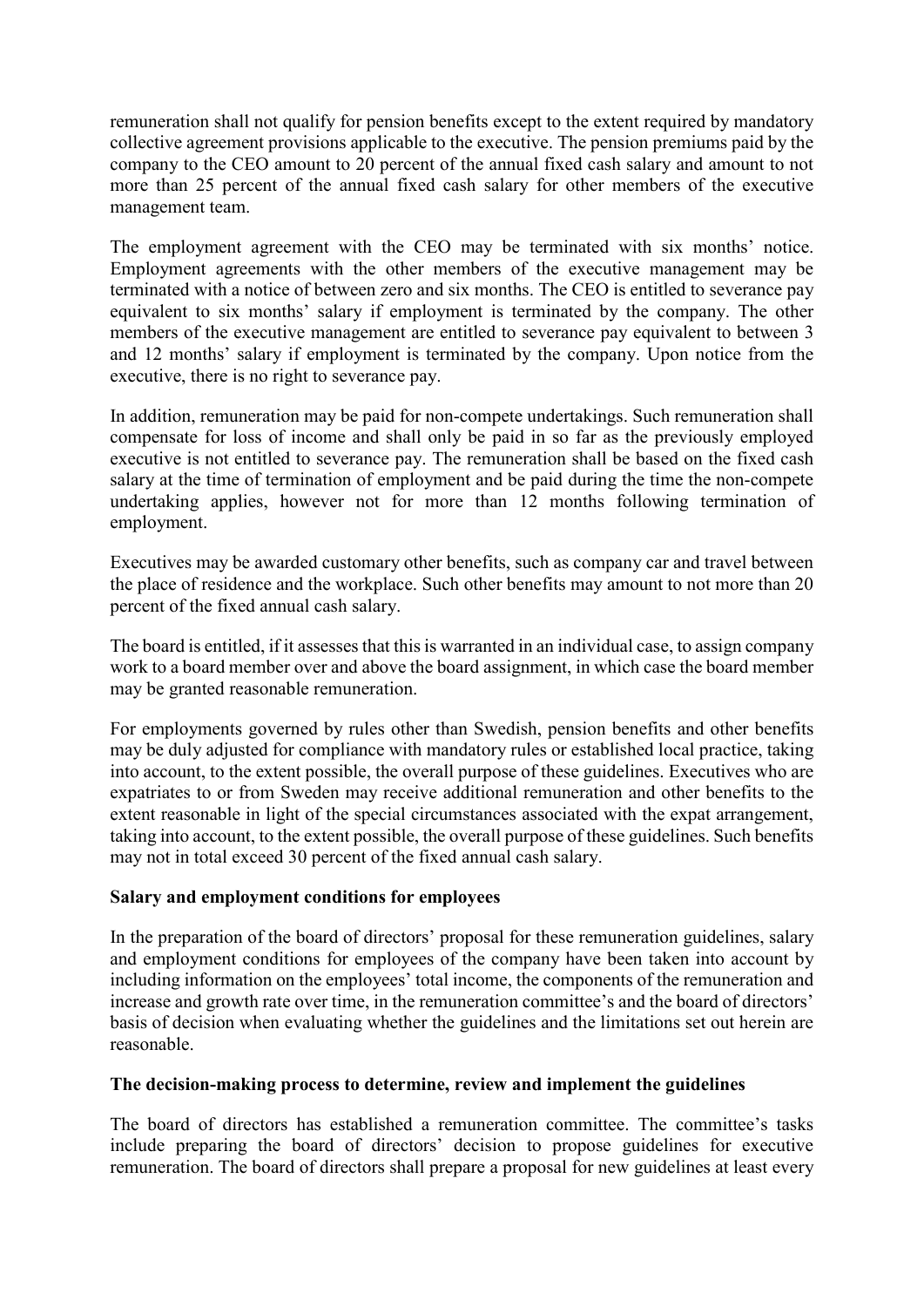fourth year and submit it to the general meeting. The guidelines shall be in force until new guidelines are adopted by the general meeting.

The remuneration committee shall also monitor and evaluate programs for variable remuneration for the executive management, the application of the guidelines for executive remuneration as well as the current remuneration structures and compensation levels in the company. The members of the remuneration committee are independent of the company and its executive management. The CEO and other members of the executive management do not participate in the board of directors' processing of and resolutions regarding remunerationrelated matters in so far as they are affected by such matters.

# **Derogation from the guidelines**

The board of directors may temporarily resolve to derogate from the guidelines, in whole or in part, if in a specific case there is special cause for the derogation and a derogation is necessary to serve the company's long-term interests, including its sustainability, or to ensure the company's financial viability. As set out above, the remuneration committee's tasks include preparing the board of directors' resolutions in remuneration-related matters. This includes any resolutions to derogate from the guidelines.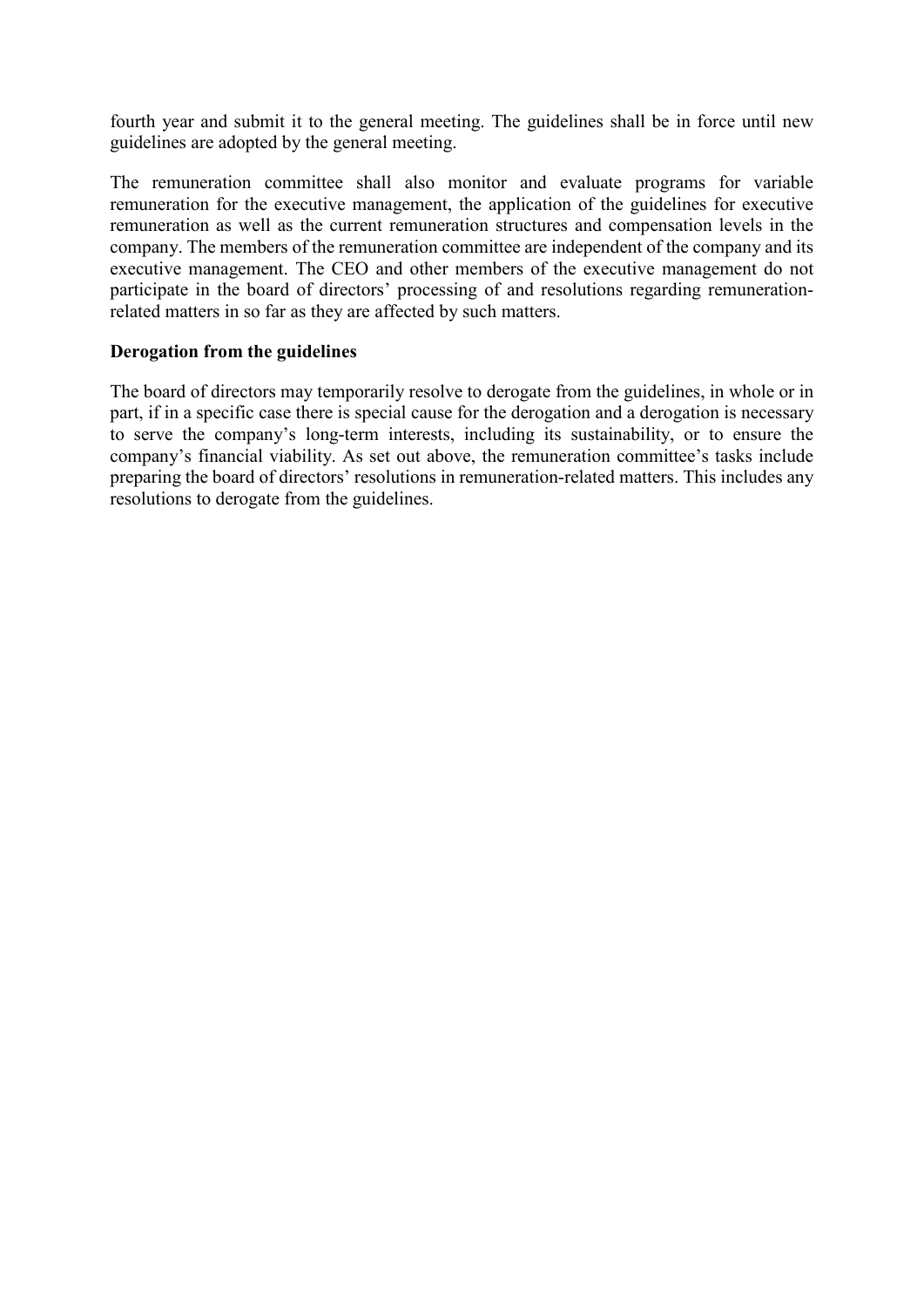# **The nomination committee's proposal for resolution regarding the nomination committee**

The nomination committee proposes that the meeting resolves that the company shall have a nomination committee consisting of a representative of each of the three largest shareholders, based on the number of votes held, together with the chairman of the board. If any of the three largest shareholders declines to appoint a member to the nomination committee, additional shareholders are, by order of size, to be offered appointment until three members are appointed. The names of the members of the nomination committee and the names of the shareholders they represent shall be made public not later than six months before the annual general meeting and be based on shareholding statistics provided by Euroclear Sweden AB per the last banking day in August 2022. Unless the members of the nomination committee agree otherwise, the member representing the largest shareholder, based on the number of votes held, shall be appointed chairman of the nomination committee. If a shareholder representative no longer represents the owner or leaves the nomination committee before its work is completed, the shareholder shall be entitled to appoint a new member of the nomination committee. A shareholder who has appointed a member of the nomination committee has the right to remove such member and appoint a new member of the nomination committee. In the event a shareholder that has appointed a member is no longer one of the three largest shareholders, based on the number of votes held, the appointed member shall resign and be replaced by a new member in accordance with the above procedure. Unless special circumstances apply, no changes should be made in the composition of the nomination committee as a result of minor changes in voting rights or changes in voting rights which occur later than two months before the annual general meeting. Changes in the composition of the nomination committee shall be made public as soon as possible.

The nomination committee shall prepare and submit proposals to the general meeting on chairman of the meeting, board members, chairman of the board, board fees to each of the board members and the chairman as well as remuneration for committee work, if any, fees to the company's auditor, and, when applicable, proposal regarding election of new auditor. Further, the nomination committee shall prepare and propose principles for the composition of the nomination committee to the annual general meeting 2023. The nomination committee shall be entitled to charge the company with costs for consultants and other expenses necessary for the nomination committee to carry out its duties.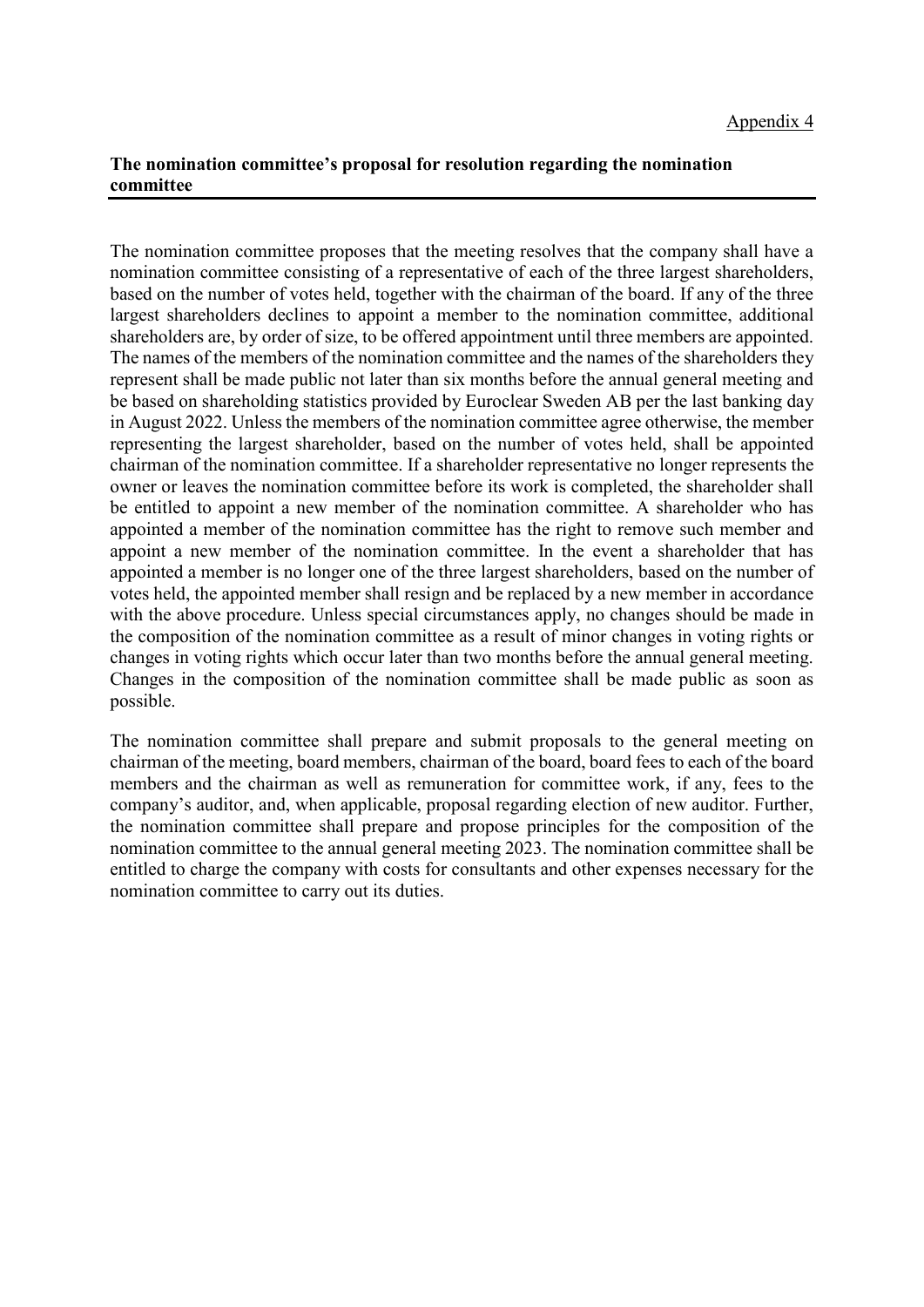### **The board of directors' proposal regarding authorization for the board of directors to resolve to issue new shares**

The board of directors proposes that the annual general meeting authorizes the board of directors to resolve to issue new shares on one or several occasions until the next annual general meeting, with or without preferential rights for the shareholders, against cash payment or against payment through set-off or in kind, or otherwise on special conditions. However, such issue of shares must never result in the company's issued share capital or the number of shares in the company at any time, being increased by more than a total of 10 per cent. The purpose of the authorization is to enable the board to make corporate acquisitions, product acquisitions or to enter into collaboration agreements, or to raise working capital or broaden the shareholder base.

The CEO shall be authorized to make such minor adjustments to this resolution that may be necessary in connection with the registration thereof.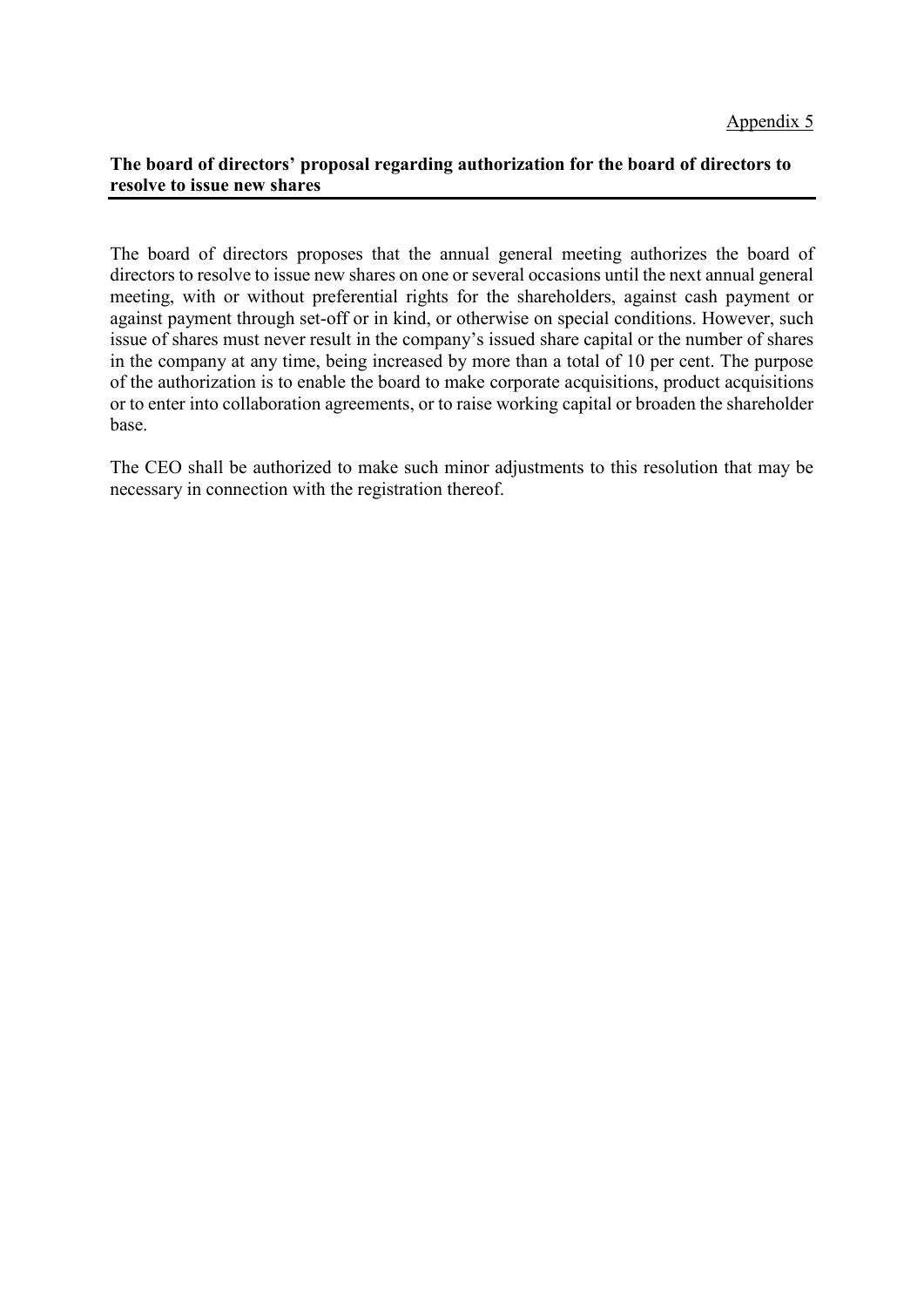### **The board of directors' proposal regarding authorization for the board of directors to resolve to repurchase and transfer the company's own shares**

The board of directors proposes that the annual general meeting authorizes the board of directors to resolve to repurchase, on one or several occasions until the next annual general meeting, as many own shares as may be purchased without the company's holding at any time exceeding 10 per cent of the total number of shares in the company. The shares shall be purchased on Nasdaq Stockholm and only at a price per share within the price range applicable, i.e. the range between the highest purchase price and the lowest selling price.

The board of directors also proposes that the annual general meeting authorizes the board of directors to resolve, on one or several occasions until the next annual general meeting, to transfer (sell) own shares. Transfers may be carried out on Nasdaq Stockholm at a price within the price range applicable, i.e. the range between the highest purchase price and the lowest selling price. Transfers may also be made in other ways, with or without preferential rights for the shareholders, against cash payment or against payment through set-off or in kind, or otherwise on special conditions. Upon such transfers, the price shall be established so that it is not below market terms. However, a discount to the stock market price may apply, in line with market practice. Transfers of own shares may be made of up to such number of shares as is held by the company at the time of the board of director's resolution regarding the transfer.

The purpose of the authorization to repurchase own shares is to promote efficient capital usage in the company, to provide flexibility as regards the company's possibilities to distribute capital to its shareholders and for use in the context of the company's incentive plans. The purpose of the authorization to transfer own shares is to enable the board to make corporate acquisitions, product acquisitions or enter into collaboration agreements, or to raise working capital or broaden the shareholder base or for use in the context of the company's incentive plans.

The board of director's statement in accordance with chapter 19 section 22 of the Swedish Companies Act is made available together with the proposal.

The CEO shall be authorized to make such minor adjustments to this resolution that may be necessary in connection with the registration thereof.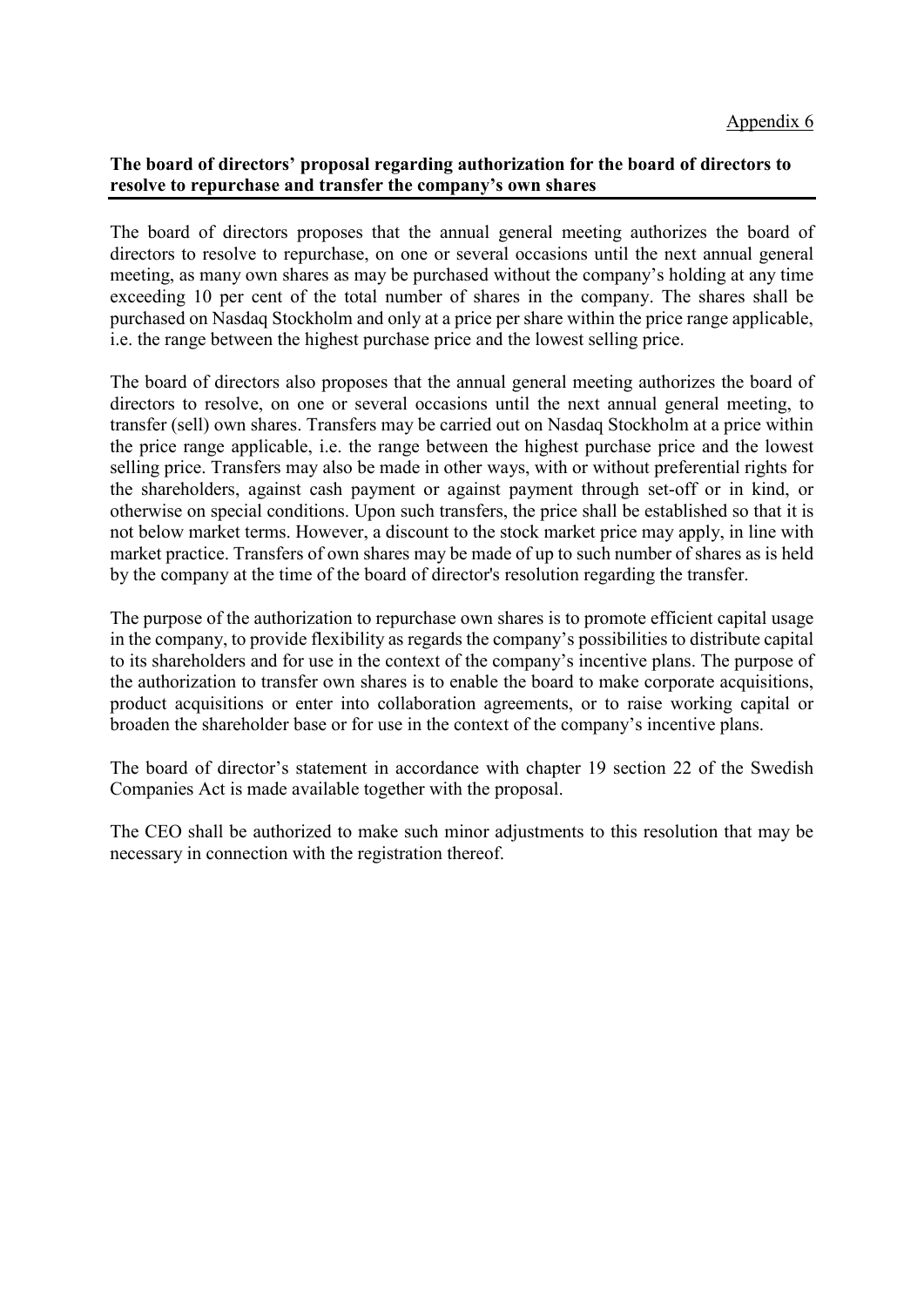# **The board of directors' proposal regarding adoption of a new performance-based longterm incentive program LTIP 2022**

The board of directors proposes that the annual general meeting resolves to implement a new performance-based long-term incentive program for not more than 130 selected employees within the Orexo group ("**LTIP 2022**").

LTIP 2022 is a three-year performance-based program. Under LTIP 2022, the participants will be granted, free of charge, (i) performance-based share awards ("**Share Awards**"), and (ii) performance-based employee stock options ("**Employee Stock Options**"), entitling to a maximum of 1,921,138 shares in Orexo, in accordance with the terms stipulated below. The Share Awards entitle to a maximum of 576,542 shares in Orexo and the Employee Stock Options entitle to a maximum of 1,344,596 shares in Orexo.

### **The rationale for the proposal**

LTIP 2022 substantially corresponds with the performance based long-term incentive program adopted at the annual general meeting 2021 (LTIP 2021). LTIP 2022 is intended for certain senior executives and employees within the Orexo group. The board of directors of Orexo believes that an equity incentive program is an important part of a competitive remuneration package to be able to attract, retain and motivate qualified employees to the Orexo group. With reference thereto, the board of directors has decided to propose the adoption of a program corresponding to the program adopted at the annual general meeting 2021 (LTIP 2021). LTIP 2022 is based on performance-based Share Awards and Employee Stock Options and adapted to the current needs of the Orexo group.

The purpose of LTIP 2022 is to attract, retain and motivate employees of the Orexo group, provide a competitive remuneration package and to align the interests of the senior executives and employees with the interests of the shareholders. The board of directors is of the opinion that this strengthens the interest for Orexo's business and also stimulates company loyalty in the future. In light of the above, the board of directors believes that the implementation of LTIP 2022 will have a positive effect on the development of the Orexo group and consequently that LTIP 2022 is beneficial to both the shareholders and the company.

### **Conditions for Share Awards and Employee Stock Options**

The following conditions shall apply for the Share Awards and the Employee Stock Options.

- The Share Awards and the Employee Stock Options shall be granted free of charge to the participants as soon as possible following the annual general meeting 2022 and no later than on 30 June 2022. Out of the granted Share Awards and Employee Stock Options, 30 percent shall constitute Share Awards and 70 percent shall constitute Employee Stock Options.
- Each Share Award entitles the holder to receive one share in the company free of charge, except for the appropriate taxes, three years after the granting of the Share Award (the vesting period), provided that the holder, with some exceptions, still is employed by the Orexo group.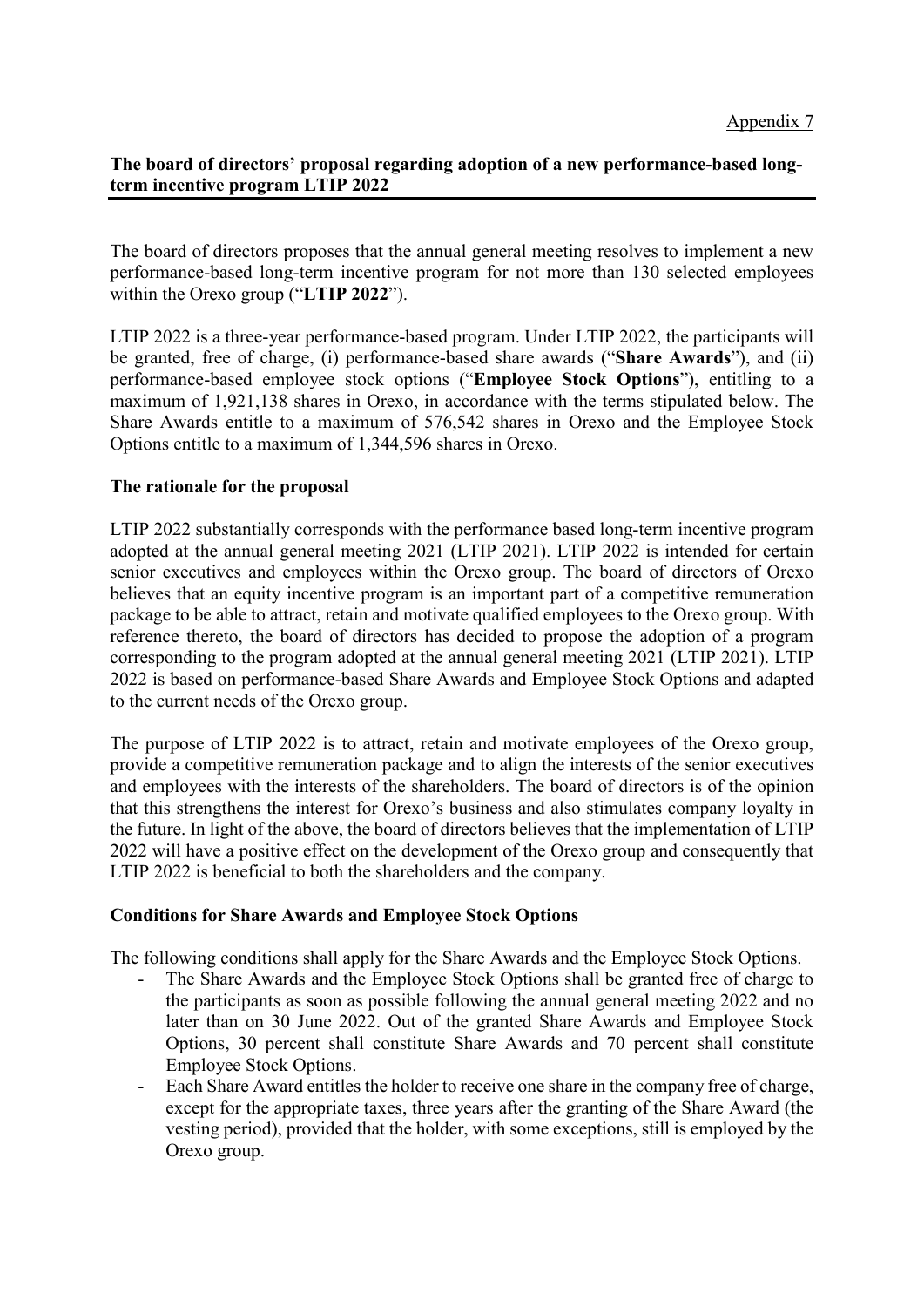- Each Employee Stock Option entitles the holder to receive one share in the company upon payment of the strike price, three years after granting of the Employee Stock Option (the vesting period), provided that the holder, with some exceptions, still is employed by the Orexo group. The strike price shall be fixed to 100 percent of the volume-weighted average price for the Orexo share during the ten trading days preceding the date of the annual general meeting 2022.
- A prerequisite for entitlement to receive shares on the basis of Share Awards is that Performance Targets 1 and/or 2 have been satisfied pursuant to the terms and conditions specified below.
- A prerequisite for entitlement to receive shares on the basis of Employee Stock Options is that Performance Target 1 has been satisfied pursuant to the terms and conditions specified below.
- The number of Share Awards and Employee Stock Options encompassed by LTIP 2022 is to be re-calculated in the event that changes occur in Orexo's equity capital structure, such as a bonus issue, merger or consolidation of shares, new issue, reduction of the share capital or similar measures.
- To make the participants' interest equal with the shareholders', Orexo will compensate the participants for distributed dividends, if any, during the vesting period by increasing the number of shares that each Share Award and each Employee Stock Option, respectively, entitles to after the vesting period.
- The Share Awards and the Employee Stock Options are non-transferable and may not be pledged.
- The Share Awards and the Employee Stock Options can be granted by the parent company and any other company within the Orexo group.

### **Performance Conditions**

The Share Awards are to be divided according to two different performance conditions encompassed by LTIP 2022. The performance conditions focus on the holder still being employed by the Orexo group ("**Performance Target 1**") and Orexo's financial and operational targets for 2022 ("**Performance Target 2**"). Of each participant's granted Share Awards, approximately 33 percent (one third) will pertain to Performance Target 1 and up to approximately 67 percent (two thirds) will pertain to Performance Target 2.

The Employee Stock Options are to be divided according to one performance condition encompassed by LTIP 2022, which is Performance Target 1. Of each participant's granted Employee Stock Options, 100 percent will pertain to Performance Target 1, meaning that no Employee Stock Options will vest unless the performance target is met.

The allotment of shares that each participant later may receive depends on achievement of the established performance targets as described below.

**Performance Target 1 (for Share Awards and Employee Stock Options)**: This target pertains to the holder still being employed by the Orexo group upon vesting.

**Performance Target 2 (for Share Awards)**: This target pertains to the fulfilment of the financial and operational targets for the financial year 2022 as established by the board of directors and relates to Orexo's key KPIs as for example revenue, profitability and achieved milestones, etc. Performance achievement of individual targets is weighted into an overall average performance achievement. The outcome will be measured lineally; meaning that from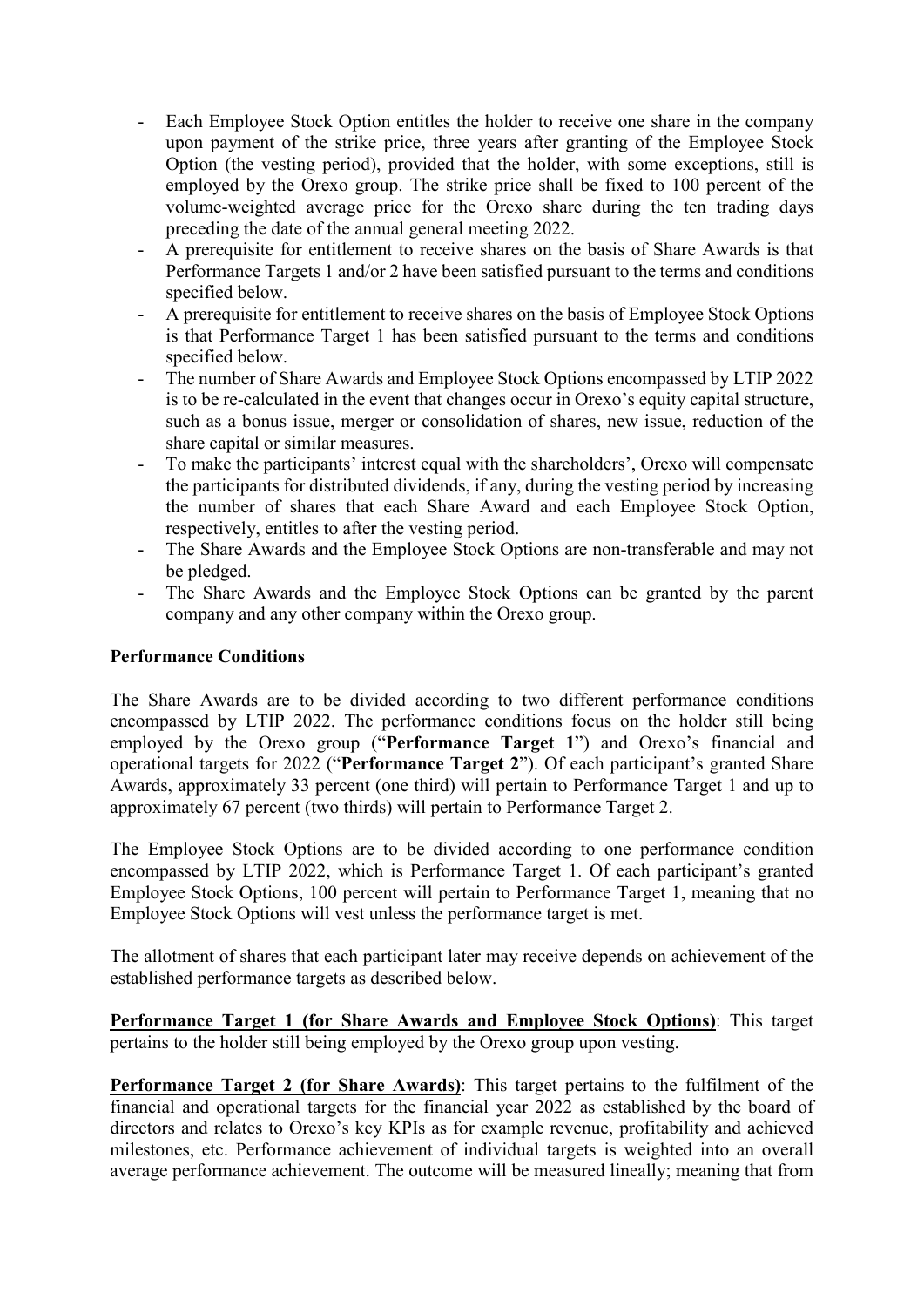zero to 100 percent of the Share Awards will vest depending on the overall average rate of performance of the financial and operational targets. All Share Awards will vest and entitle to one share each if 100 percent of the overall average performance is achieved. When calculating the overall performance achievement, individual targets may account for a maximum of 120 percent achievement, but the overall average performance is capped at 100 percent. If performance achievement falls below 80 percent for an individual target, this individual target accounts for zero in the calculation of the overall average achieved.

The board of directors will present the rate of achievement of Performance Target 2 in the annual report for 2022.

### **Allocation**

The participants are divided into two allocation categories: (i) CEO and other members of group management; (ii) other personnel. The maximum number of Share Awards and Employee Stock Options that a participant may be granted in LTIP 2022 depends on the category to which the participant belongs.

To ensure that the value of the share-based remuneration does not reach an unintended level in relation to other remuneration, the value of the Share Awards and Employee Stock Options granted to the CEO and group management must not, at the time of the grant, exceed a value equal to the person's current annual base salary. For other personnel the value must not exceed 33 percent of the annual base salary.

The board of directors shall resolve upon the final allocation of the Share Awards and Employee Stock Options as soon as possible after the annual general meeting. Several factors will be considered in order to secure recruitment, retention and motivation when deciding upon individual allocations including position within Orexo, individual performance and total value of current remuneration package. Individual allocation cannot exceed the above-mentioned limit for the category that the individual belongs to. Out of the allocated Share Awards and Employee Stock Options, 30 percent will constitute Share Awards and 70 percent will constitute Employee Stock Options.

The share price that is to form the basis for calculating the number of Share Awards and Employee Stock Options is to correspond to the average last price paid during a given period of trading. This period comprises the first ten days of trading immediately following the date of the 2022 annual general meeting. The share price is then divided by the individual granting value in order to arrive at the total number of Share Awards and Employee Stock Options granted per participant.

# **Preparation and administration**

The board of directors shall be responsible for preparing the detailed terms and conditions of LTIP 2022, in accordance with the mentioned terms and guidelines. To this end, the board of directors shall be entitled to make adjustments to meet foreign regulations or market conditions. The board of directors may also make other adjustments if significant changes in the Orexo group, or its operating environment, would result in a situation where the decided terms and conditions for LTIP 2022 no longer are appropriate. Prior to finally determining allotment of shares on the basis of Share Awards and Employee Stock Options, the board of directors will assess whether the outcome of LTIP 2022 is reasonable. This assessment will be conducted in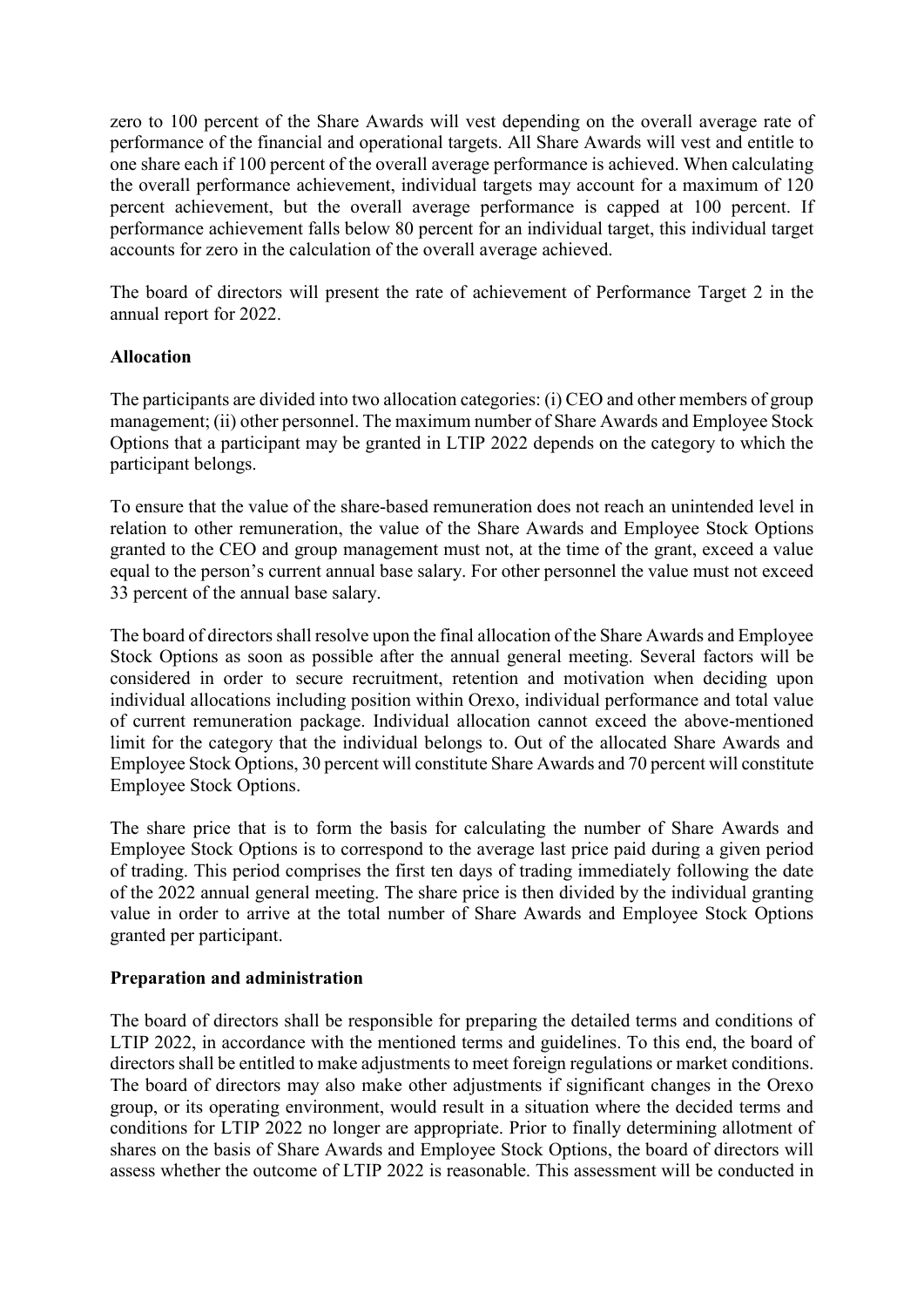relation to the company's financial earnings and position, conditions in the stock market and other circumstances. Should the board of directors not consider the outcome to be reasonable, the number of shares to be allotted will be reduced.

### **Preparation of the proposal**

LTIP 2022 has been initiated by the board of directors of Orexo and has been structured in consultation with external advisers based on an evaluation of prior incentive programs and best market practices. LTIP 2022 has been prepared by the remuneration committee and reviewed at meetings of the board of directors.

### **Scope and costs of the program**

LTIP 2022 will be accounted for in accordance with "IFRS 2 – Share-based payments". IFRS 2 stipulates that the Share Awards and Employee Stock Options should be expensed as personnel costs over the vesting period and will be accounted for directly against equity. Personnel costs in accordance with IFRS 2 do not affect the company's cash flow. Social security costs will be expensed in the income statement during the vesting period.

Assuming a share price at the time of implementation of SEK 20.00, that Performance Target 1 is achieved and that Performance Target 2 is achieved at 50 percent, including a share price increase of 30 percent during the vesting period, the annual cost for LTIP 2022 including social security costs is estimated to approximately SEK 30.7 million before tax. The corresponding annual cost with full achievement of Performance Target 1 and Performance Target 2, including a share price increase of 60 percent during the vesting period, is estimated to approximately SEK 50.9 million before tax.

LTIP 2022 will have marginal effects on Orexo's key ratios since delivery of shares shall be made by way of transfer of Orexo's repurchased shares as is described under section "Delivery under LTIP 2022" below.

Since delivery of shares under LTIP 2022 shall be made by way of transfer of Orexo's repurchased shares, LTIP 2022 entails no dilution of the shareholding of the company. The maximum level of dilution for all other outstanding long-term incentive programs in the company amounts to 0 percent, since delivery of shares shall be made by way of transfer of Orexo's repurchased shares.

Information on Orexo's existing incentive programs can be found in the 2021 annual report, note 10 and 24, as well as on the company's website www.orexo.com.

# **Delivery under LTIP 2022**

The board of directors proposes that delivery of shares under LTIP 2022 shall be made by way of transfer of Orexo's repurchased shares. In addition, the board of directors proposes that delivery may also be satisfied through payment of a cash amount that is equal to the value of the Orexo share on the date of vesting less the applicable strike price for any Employee Stock Options.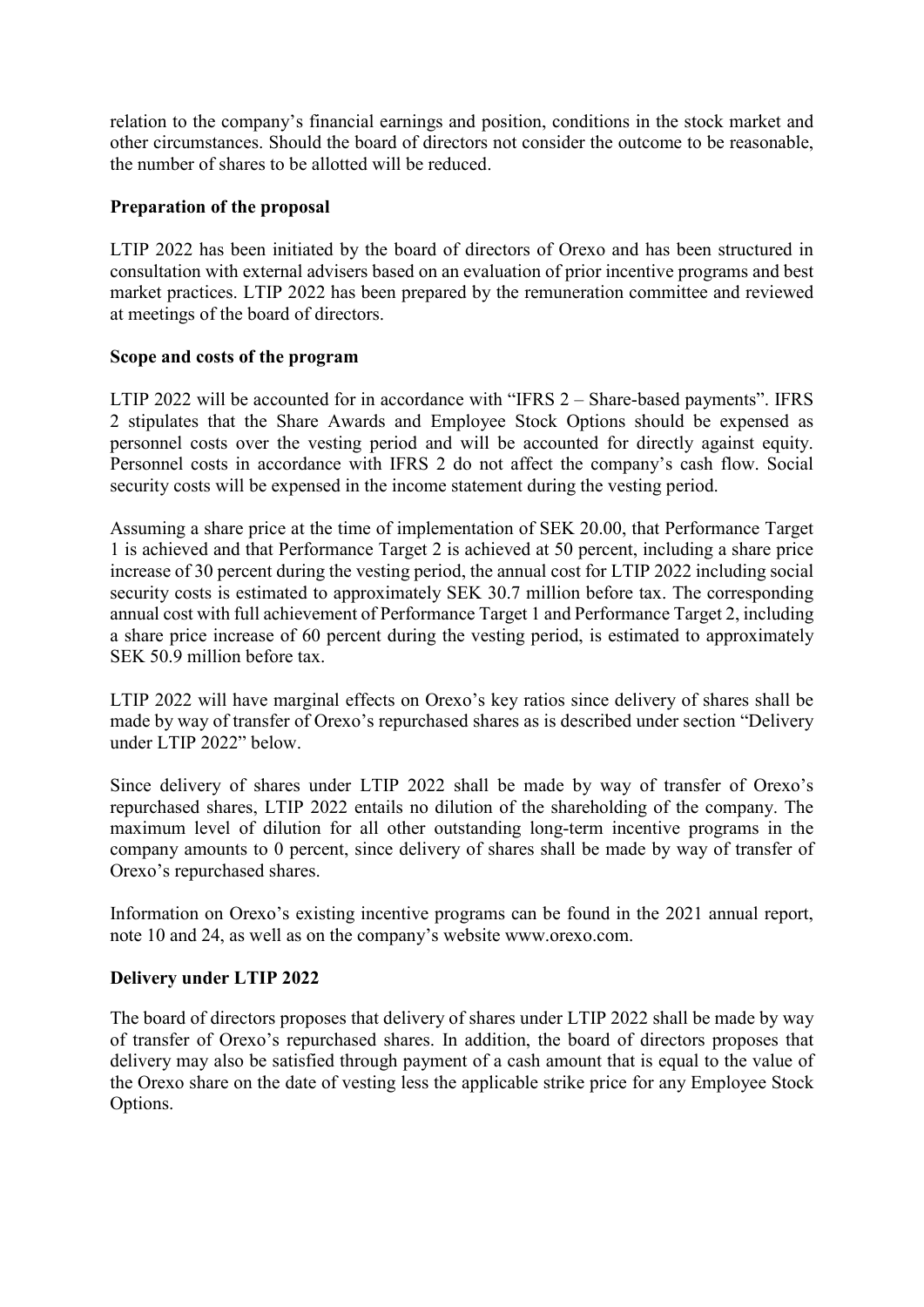# **The board of directors' proposal regarding adoption of a new performance-based longterm incentive program LTIP Stay-on 2022**

The board of directors proposes that the annual general meeting resolves to implement a new performance-based long-term incentive program for certain Global Management Team ("**GMT**") employees and US Leadership Team ("**USLT**") employees within the Orexo group ("**LTIP Stay-on 2022**"). LTIP Stay-on 2022 is proposed to include up to approximately 13 GMT and USLT employees within the Orexo group.

LTIP Stay-on 2022 is a three-year performance-based program. Under LTIP Stay-on 2022, the participants will be granted, free of charge, (i) performance-based share awards ("**Share Awards**"), and (ii) performance-based employee stock options ("**Employee Stock Options**"), entitling to a maximum of 56,000 shares in Orexo, in accordance with the terms stipulated below. The Share Awards entitle to a maximum of 28,000 shares in Orexo and the Employee Stock Options entitle to a maximum of 28,000 shares in Orexo.

# **The rationale for the proposal**

LTIP Stay-on 2022 substantially corresponds with the performance based long-term incentive program adopted at the annual general meeting 2021 (LTIP Stay-on 2021). LTIP Stay-on 2022 is intended for certain GMT and USLT employees within the Orexo group and qualification for participation in LTIP Stay-on 2022 is conditional upon the participant either keeping shares from allocations in Orexo's other on-going long-term incentive programs (the "**implemented LTIPs**") or investing in new Orexo shares with part of or the entire annual cash bonus of the participant. The board of directors of Orexo believes that an equity incentive program is an important part of a competitive remuneration package to be able to attract, retain and motivate qualified employees to the Orexo group. The board of directors further believes that LTIP Stayon 2022 constitutes an important incentive for GMT and USLT employees to keep shares in the company. With reference thereto, the board of directors has decided to propose the adoption of a program corresponding to the program adopted at the annual general meeting 2021 (LTIP Stay-on 2021). LTIP Stay-on 2022 is based on performance-based Share Awards and Employee Stock Options and adapted to the current needs of the Orexo group.

The purpose of LTIP Stay-on 2022 is to attract, retain and motivate employees of the Orexo group, provide a competitive remuneration package and to align the interests of GMT and USLT employees with the interests of the shareholders. The board of directors is of the opinion that this strengthens the interest for Orexo's business and also stimulates company loyalty in the future. In light of the above, the board of directors believes that the implementation of LTIP Stay-on 2022 will have a positive effect on the development of the Orexo group and consequently that LTIP Stay-on 2022 is beneficial to both the shareholders and the company.

### **Conditions for Share Awards and Employee Stock Options**

The following conditions shall apply for the Share Awards and the Employee Stock Options.

- Qualification for participation in LTIP Stay-on 2022 is conditional upon the participant (i) keeping shares from allocations in any of Orexo's implemented LTIPs between 1 May 2022 and 31 July 2022 ("**Opt-in 1**"), or (ii) investing in new Orexo shares with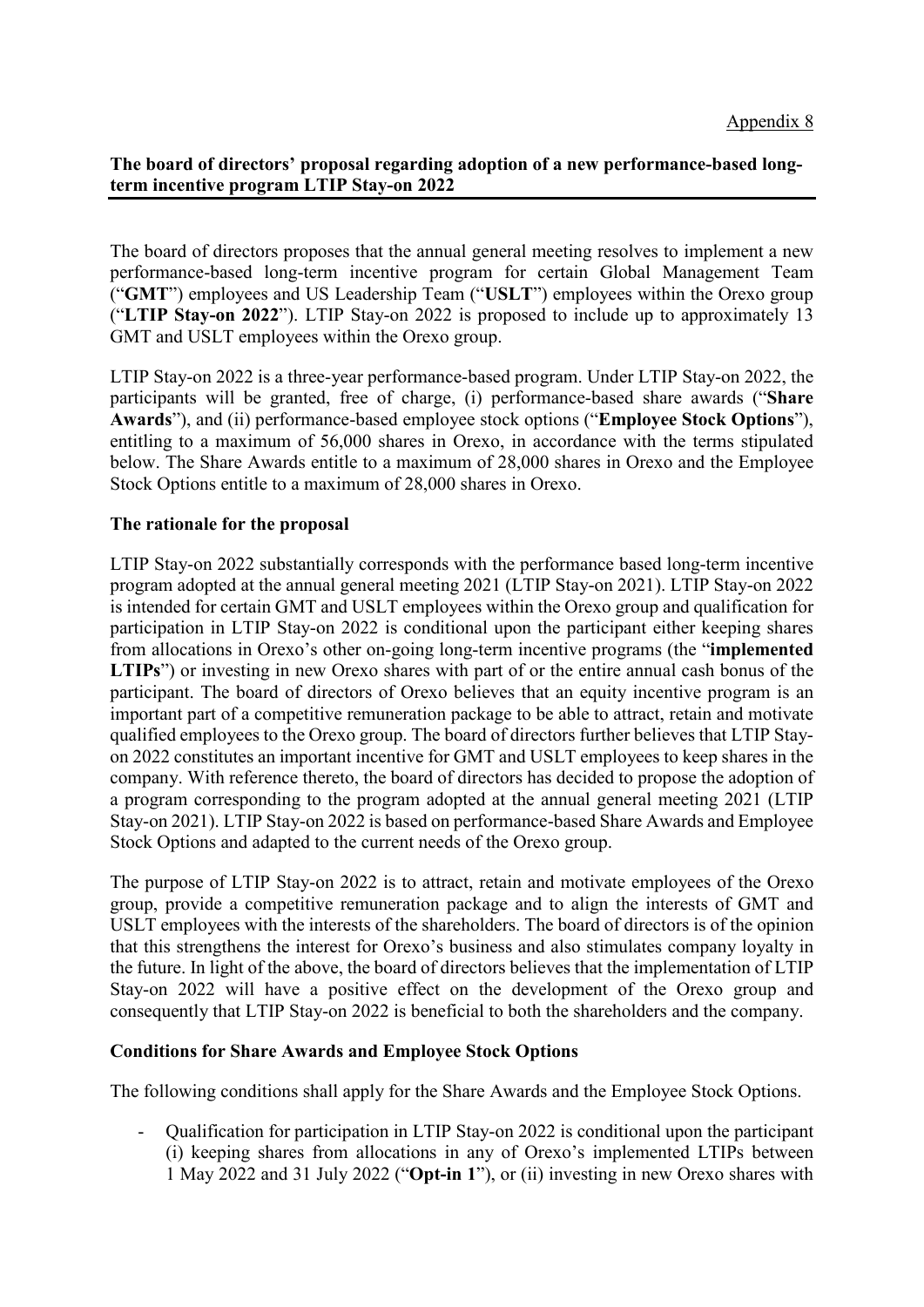part of or the entire annual cash bonus of the participant between 1 February 2023 and 30 April 2023 ("**Opt-in 2**").

- Under Opt-in 1, the Share Awards and the Employee Stock Options shall be granted free of charge to the participants as soon as possible after 31 July 2022 and no later than on 31 August 2022.
- Under Opt-in 2, the Share Awards and the Employee Stock Options shall be granted free of charge to the participants as soon as possible after 30 April 2023 and no later than on 31 May 2023.
- Out of the granted Share Awards and Employee Stock Options, 50 percent shall constitute Share Awards and 50 percent shall constitute Employee Stock Options. Every five (5) shares kept in accordance with Opt-in 1 and every five (5) shares acquired in accordance with Opt-in 2, respectively, entitle the participant to one (1) Share Award and one (1) Employee Stock Option.
- Each Share Award entitles the holder to receive one share in the company, free of charge, except for the appropriate taxes, three years after the granting of the Share Award (the vesting period), provided that the holder, with some exceptions, still is employed by the Orexo group.
- Each Employee Stock Option entitles the holder to receive one share in the company upon payment of the strike price, three years after the granting of the Employee Stock Option (the vesting period), provided that the holder, with some exceptions, still is employed by the Orexo group. The strike price shall be fixed to 100 percent of the volume-weighted average price for the Orexo share during the ten trading days preceding the date of the annual general meeting 2022.
- A prerequisite for entitlement to receive shares on the basis of Share Awards is that Performance Targets 1 and/or 2 have been satisfied pursuant to the terms and conditions specified below.
- A prerequisite for entitlement to receive shares on the basis of Employee Stock Options is that Performance Target 1 has been satisfied pursuant to the terms and conditions specified below.
- The number of Share Awards and Employee Stock Options encompassed by LTIP Stayon 2022 is to be re-calculated in the event that changes occur in Orexo's equity capital structure, such as a bonus issue, merger or consolidation of shares, new issue, reduction of the share capital or similar measures.
- To make the participants' interest equal with the shareholders', Orexo will compensate the participants for distributed dividends, if any, during the vesting period by increasing the number of shares that each Share Award and each Employee Stock Option, respectively, entitles to after the vesting period.
- The Share Awards and the Employee Stock Options are non-transferable and may not be pledged.
- The Share Awards and the Employee Stock Options can be granted by the parent company and any other company within the Orexo group.

# **Performance Conditions**

The Share Awards are to be divided according to two different performance conditions encompassed by LTIP Stay-on 2022. The performance conditions focus on the holder still being employed by the Orexo group ("**Performance Target 1**") and Orexo's financial and operational targets for 2022 ("**Performance Target 2**"). Of each participant's granted Share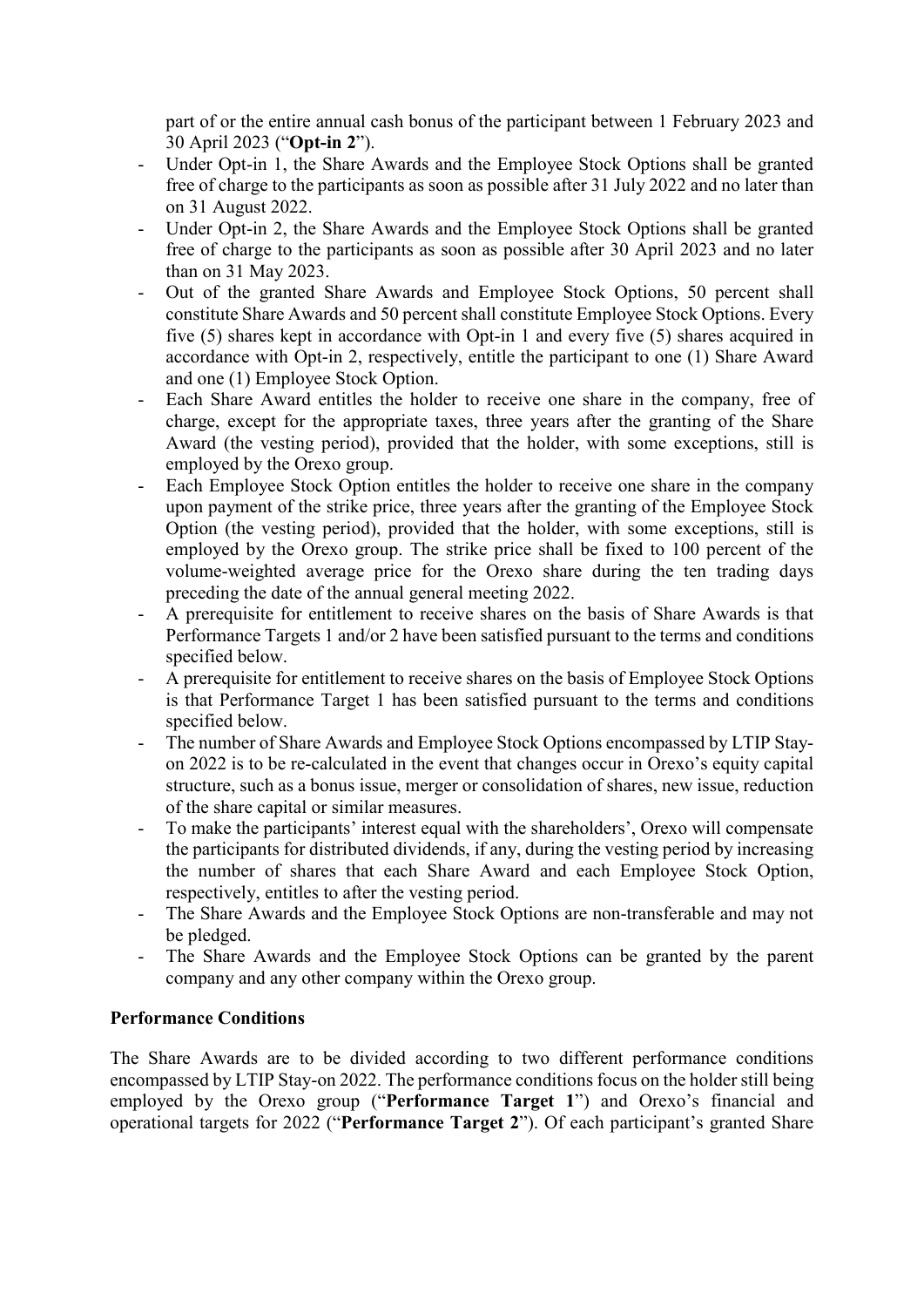Awards, 50 percent will pertain to Performance Target 1 and up to 50 percent will pertain to Performance Target 2.

The Employee Stock Options are to be divided according to one performance condition encompassed by LTIP Stay-on 2022, which is Performance Target 1. Of each participant's granted Employee Stock Options, 100 percent will pertain to Performance Target 1, meaning that no Employee Stock Options will vest unless the performance target is met.

The allotment of shares that each participant later may receive depends on achievement of the established performance targets as described below.

**Performance Target 1 (for Share Awards and Employee Stock Options)**: This target pertains to the holder still being employed by the Orexo group upon vesting.

**Performance Target 2 (for Share Awards)**: This target pertains to the fulfilment of the financial and operational targets for the financial year 2022 as established by the board of directors and relates to Orexo's key KPIs as for example revenue, profitability and achieved milestones, etc. Performance achievement of individual targets is weighted into an overall average performance achievement. The outcome will be measured lineally; meaning that from zero to 100 percent of the Share Awards will vest depending on the overall average rate of performance of the financial and operational targets. All Share Awards will vest and entitle to one share each if 100 percent of the overall average performance is achieved. When calculating the overall performance achievement, individual targets may account for a maximum of 120 percent achievement, but the overall average performance is capped at 100 percent. If performance achievement falls below 80 percent for an individual target, this individual target accounts for zero in the calculation of the overall average achieved.

The board of directors will present the rate of achievement of Performance Target 2 in the Annual Report for 2022.

### **Allocation**

Every five (5) shares kept in accordance with Opt-in 1 and every five (5) shares acquired in accordance with Opt-in 2, respectively, entitle the participants of LTIP Stay-on 2022 to one (1) Share Award and one (1) Employee Stock Option. Out of the allocated Share Awards and Employee Stock Options, 50 percent will constitute Share Awards and 50 percent will constitute Employee Stock Options.

In relation to allocation under Opt-in 1, the board of directors shall resolve upon the final allocation of the Share Awards and Employee Stock Options as soon as possible after 31 July 2022. In relation to allocation under Opt-in 2, the board of directors shall resolve upon the final allocation of the Share Awards and Employee Stock Options as soon as possible after 30 April 2023.

### **Preparation and administration**

The board of directors shall be responsible for preparing the detailed terms and conditions of LTIP Stay-on 2022, in accordance with the mentioned terms and guidelines. To this end, the board of directors shall be entitled to make adjustments to meet foreign regulations or market conditions. The board of directors may also make other adjustments if significant changes in the Orexo group, or its operating environment, would result in a situation where the decided terms and conditions for LTIP Stay-on 2022 no longer are appropriate. Prior to finally